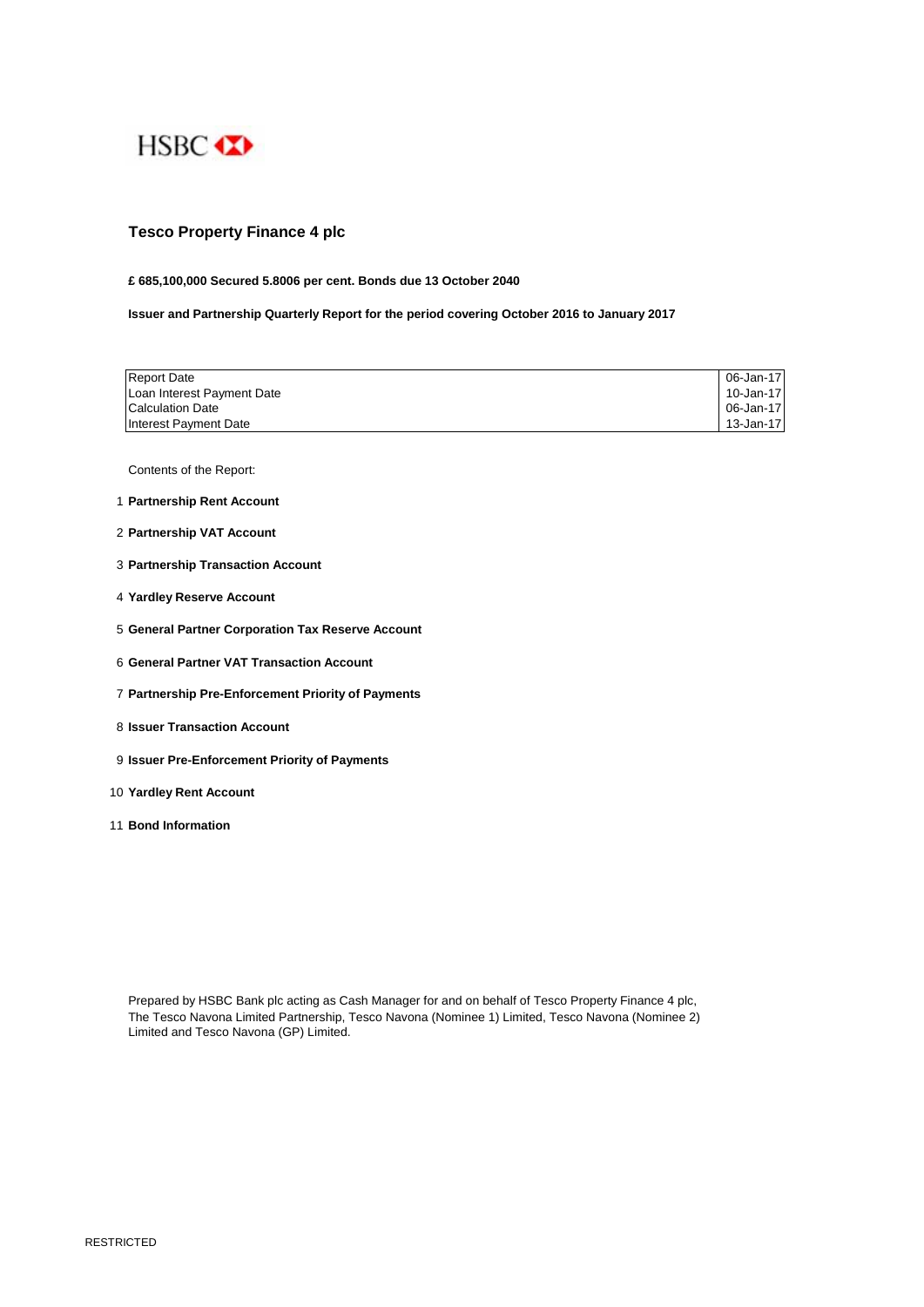# **1. Partnership Rent Account**

|             | Opening Balance                    | 5.000.00 Cr     |       |
|-------------|------------------------------------|-----------------|-------|
| <b>DATE</b> | <b>ENTRY DETAILS</b>               | AMOUNT (£)      | CR/DR |
|             |                                    |                 |       |
| 22-Dec-16   | Rent                               | 8,699,274.29 Cr |       |
| 10-Jan-17   | To Partnership Transaction Account | 8,699,274.29 Dr |       |
|             | <b>Closing Balance</b>             | 5.000.00 Cr     |       |
|             |                                    |                 |       |

### **2. Partnership VAT Account**

|             | Opening Balance        | 2.127.857.77 Cr |       |
|-------------|------------------------|-----------------|-------|
| <b>DATE</b> | <b>ENTRY DETAILS</b>   | AMOUNT (£)      | CR/DR |
|             |                        |                 |       |
| 14-Oct-16   | SAVILLS (UK) LIMTED    | 1,191.33 Cr     |       |
| 21-Oct-16   | SAVILLS (UK) LIMTED    | 900.00 Cr       |       |
| 28-Oct-16   | SAVILLS (UK) LIMTED    | 1,062.05 Cr     |       |
| 31-Oct-16   | <b>HMRC</b>            | 1,848,237.12 Dr |       |
| 11-Nov-16   | SAVILLS (UK) LIMTED    | 9,918.13 Cr     |       |
| 18-Nov-16   | SAVILLS (UK) LIMTED    | 5,226.53 Cr     |       |
| 25-Nov-16   | SAVILLS (UK) LIMTED    | 233.17 Cr       |       |
| 30-Nov-16   | SAVILLS (UK) LIMTED    | 667.10 Cr       |       |
| 30-Nov-16   | SAVILLS (UK) LIMTED    | 2,568.88 Cr     |       |
| 09-Dec-16   | SAVILLS (UK) LIMTED    | 3,102.77 Cr     |       |
| 16-Dec-16   | SAVILLS (UK) LIMTED    | 1,931.08 Cr     |       |
| 21-Dec-16   | <b>HMRC</b>            | 14,672.24 Dr    |       |
| 21-Dec-16   | <b>Tesco Stores</b>    | 1.871.710.17 Cr |       |
| 23-Dec-16   | SAVILLS (UK) LIMTED    | 10.138.80 Cr    |       |
| 30-Dec-16   | SAVILLS (UK) LIMTED    | 17.018.10 Cr    |       |
|             | <b>Closing Balance</b> | 2,190,616.52 Cr |       |

### **3. Partnership Transaction Acc**

|                 | Opening Balance             | 383.956.87 Cr            |       |
|-----------------|-----------------------------|--------------------------|-------|
| <b>DATE</b>     | <b>ENTRY DETAILS</b>        | AMOUNT (£)               | CR/DR |
|                 |                             |                          |       |
| 07-Jan-17       | <b>Credit Interest</b>      | $\overline{\phantom{a}}$ | lCr   |
| $10 - Jan - 17$ | <b>Transfer from Rent</b>   | 8,699,274.29 Cr          |       |
| $10 - Jan - 17$ | <b>Trustee Fee</b>          | 1,500.00 Dr              |       |
| 10-Jan-17       | Ongoing Fee                 | 45,932.44 Dr             |       |
| 10-Jan-17       | Expenses                    | 26,936.86 Dr             |       |
| 10-Jan-17       | Partnership Swap payment    | 854,815.63 Cr            |       |
| 10-Jan-17       | Partnership Debt            | 10,277,164.11 Dr         |       |
| 10-Jan-17       | <b>Yardley Rent Account</b> | 959,657.96 Cr            |       |
| 10-Jan-17       | Property Pool Manager Fee   | 100.464.70 Dr            |       |
|                 |                             |                          |       |
|                 | Closing Balance             | 445.706.64 Cr            |       |

## **4. Yardley Reserve Account**

|             | Opening Balance        | 262,152.93 Cr |       |
|-------------|------------------------|---------------|-------|
| <b>DATE</b> | <b>ENTRY DETAILS</b>   | AMOUNT (£)    | CR/DR |
|             |                        |               |       |
|             | <b>Closing Balance</b> | 262,152.93 Cr |       |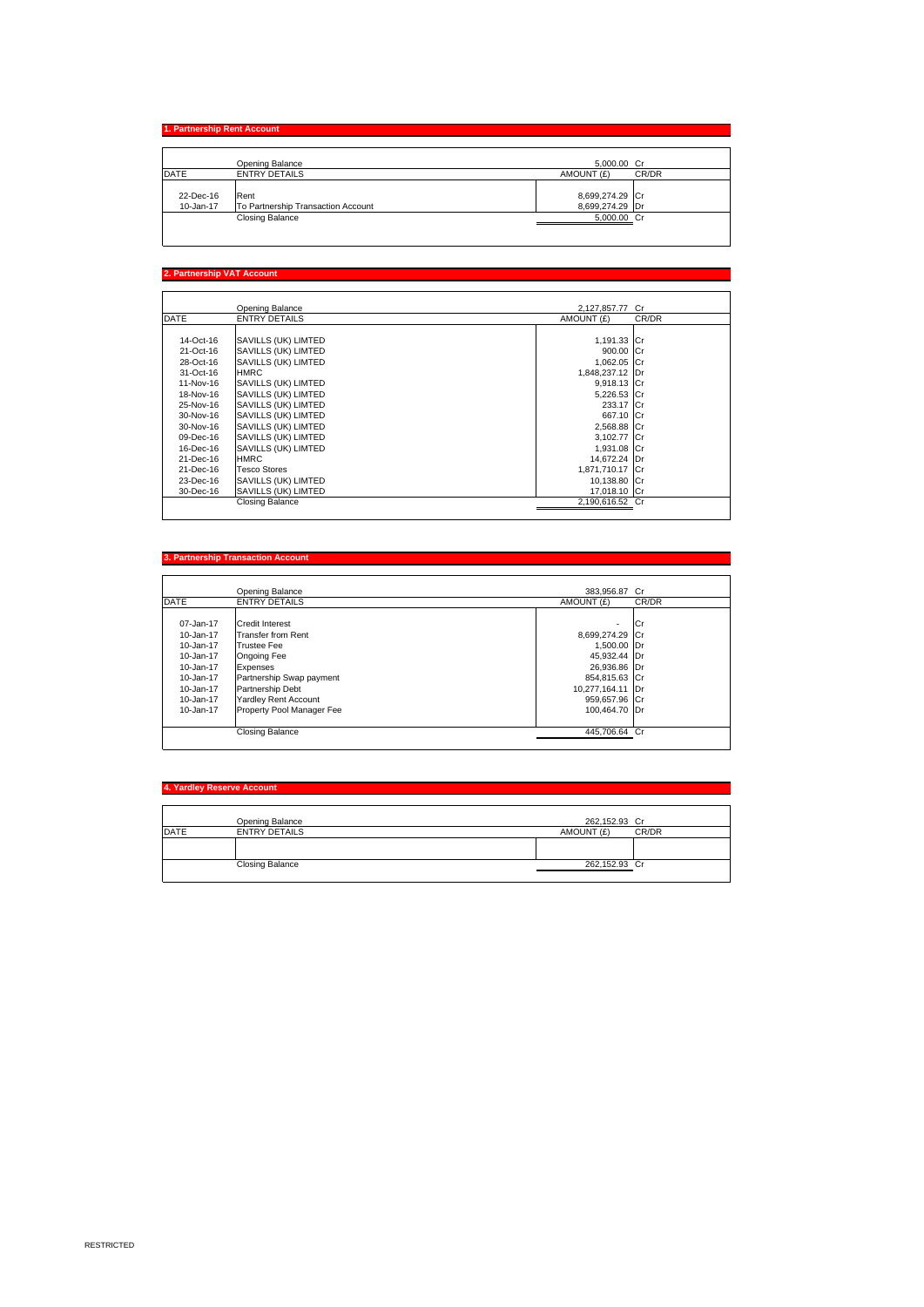|             | Opening Balance        | 310,121.34 Cr       |
|-------------|------------------------|---------------------|
|             |                        |                     |
| <b>DATE</b> | <b>ENTRY DETAILS</b>   | AMOUNT (£)<br>CR/DR |
|             |                        |                     |
|             |                        |                     |
|             | <b>Closing Balance</b> | 310,121.34 Cr       |

## **6. General Partner VAT Transaction Account**

|      | Opening Balance        | $0.00$ Cr  |       |
|------|------------------------|------------|-------|
| DATE | <b>ENTRY DETAILS</b>   | AMOUNT (£) | CR/DR |
|      |                        |            |       |
|      |                        |            |       |
|      |                        |            |       |
|      | <b>Closing Balance</b> | 0.00       |       |

| Expense Reserve Ledger - Max GBP 500,000.00 |                                     |               |       |
|---------------------------------------------|-------------------------------------|---------------|-------|
|                                             | Opening Balance                     | 383,956,87 CR |       |
| <b>DATE</b>                                 | <b>ENTRY DETAILS</b>                | AMOUNT (£)    | CR/DR |
| 10-Jan-17                                   | Partnership Expenses Ledger Payment | 7.347.49 Cr   |       |
| 10-Jan-17                                   | Partnership Expenses Ledger Payment | 76.071.73 Cr  |       |
|                                             | Closing Balance                     | 467.376.09 Cr |       |

#### **Partnership Pre-Enforcement Priority of Pay**

|                 |                                                                                                                      | <b>Funds Paid Out of</b> | <b>Funds Received into</b> |
|-----------------|----------------------------------------------------------------------------------------------------------------------|--------------------------|----------------------------|
| Date            |                                                                                                                      | account (£)              | account (£)                |
| $10 - Jan - 17$ |                                                                                                                      |                          |                            |
|                 | Partnership Available Funds                                                                                          |                          |                            |
|                 |                                                                                                                      |                          |                            |
|                 | a Rental Income                                                                                                      |                          | 8,699,274.29               |
|                 | b Funds from Yardley Accounts                                                                                        |                          | 959,657.96                 |
|                 | c Funds from Issuer under Partnership Swaps                                                                          |                          | 10,016,573.00              |
|                 | d From Partnership VAT Account                                                                                       |                          |                            |
|                 | e From Partnership Disposal Proceeds Account                                                                         |                          |                            |
|                 | f From Partnership Insurance Proceeds Account                                                                        |                          |                            |
|                 | g Interest received by the Partnership Accounts and Rent Account                                                     |                          |                            |
|                 | h Eligible Investment Earnings by Partnership                                                                        |                          |                            |
|                 | Advance under Committed Subordinated Loan Agreement                                                                  |                          |                            |
|                 | j Advance from Drawdown of Yardley Reserve Loan                                                                      |                          |                            |
|                 | k Net proceeds of a CPO Disposal or a Mortgage Property                                                              |                          |                            |
|                 | From 3rd anniversary of Closing, funds from Yardley Reserve Loan Ledger                                              |                          |                            |
|                 | m Net proceeds of a disposal of a Mortgage Property                                                                  |                          |                            |
|                 | n Any other sums standing to the credit of the Partnership Transaction Ac                                            |                          |                            |
|                 | <b>Partnership Pre-Enforcement Priority of Payments</b>                                                              |                          |                            |
|                 |                                                                                                                      | 1,500.00                 |                            |
|                 | a Partnership Security Trustee Fees<br>b Issuer Security Trustee Fee, Bond Trustee, operating expenses of the Issuer | 34,200.00                |                            |
|                 | (Ongoing Partnership Facility Fee)                                                                                   |                          |                            |
|                 | c Partnership Operating Expenses excluding GP UK Tax                                                                 | 22,047.25                |                            |
|                 | d Partnership Operator Fee                                                                                           | 2,694.81                 |                            |
|                 | d Property Advisor Fee (Annual 30K)                                                                                  |                          |                            |
|                 | d Nominees Corporate Services Provider Fee                                                                           | 2,194.80                 |                            |
|                 | d Nominees Holdco Corporate Services Provider Fee                                                                    |                          |                            |
|                 | d PL Propco Corporate Services Provider Fees                                                                         |                          |                            |
|                 | d Nominees Side Letter payments                                                                                      |                          |                            |
|                 | d Nominees Holdco Side Letter payments                                                                               |                          |                            |
|                 | d Account Bank Fee                                                                                                   |                          |                            |
|                 | d Cash Manager Fee                                                                                                   |                          |                            |
|                 | d Yardley Cash Manager Fee                                                                                           |                          |                            |
|                 |                                                                                                                      |                          |                            |
|                 | d Issuer Account Bank, PPA CM, CSP Fee (Ongoing Partnership Facility Fee)<br>d Headlease payment                     | 10,982.44                |                            |
|                 | e Partnership Expenses Ledger payment (max £6,250 indexed annually)                                                  | 7.347.49                 |                            |
|                 | f Partnership Debt Interest                                                                                          | 9,780,804.11             |                            |
|                 | f Partnership Swap payment                                                                                           | 9,161,757.37             |                            |
|                 | g Partnership Debt Principal                                                                                         | 496,360.00               |                            |
|                 | Issuer Partnership Swap Termination Amount (Ongoing Partnership Facility                                             |                          |                            |
|                 | h Fee)                                                                                                               | 750.00                   |                            |
|                 | Property Pool Manager Fee                                                                                            | 100,464.70               |                            |
|                 | Partnership Swap Termination Amount                                                                                  |                          |                            |
|                 | k Partnership Expenses Ledger payment                                                                                | 76,071.73                |                            |
|                 | Alteration Adjustment Rent                                                                                           |                          |                            |
|                 | m Substitution Adjustment Rent                                                                                       |                          |                            |
|                 | n Credited to Subordinated Loan Reserve Ledger                                                                       |                          |                            |
|                 | o Payments to the Subordinated Loan Facility Provider                                                                |                          |                            |
|                 | p Partnership Distribution Account                                                                                   |                          |                            |
|                 | <b>Totals</b>                                                                                                        | 19,697,174.70            | 19,675,505.25              |
|                 |                                                                                                                      |                          |                            |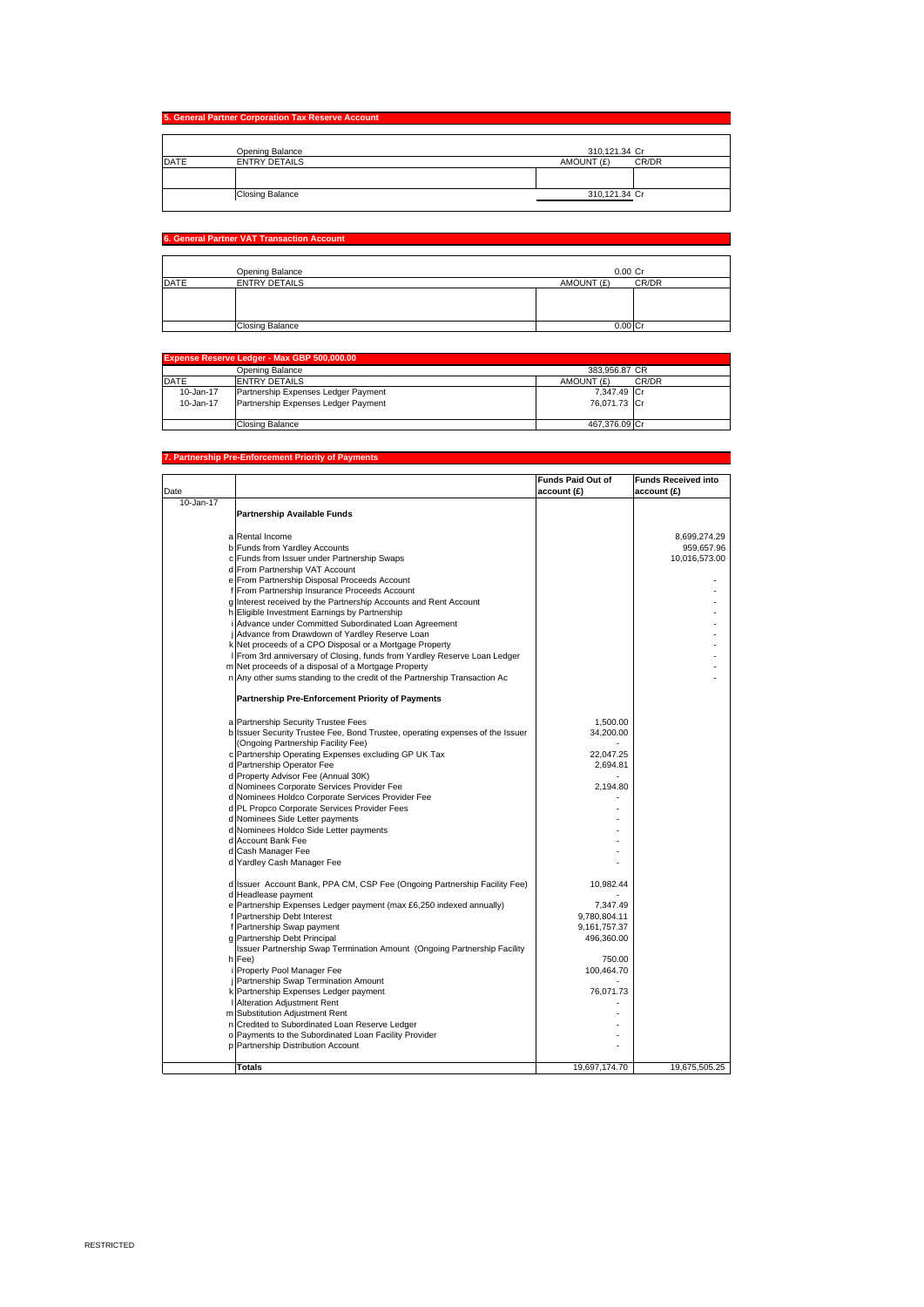|             | Opening Balance                           | 30.573.06 Cr     |       |
|-------------|-------------------------------------------|------------------|-------|
| <b>DATE</b> | <b>ENTRY DETAILS</b>                      | AMOUNT (£)       | CR/DR |
| 13-Jan-17   | <b>Issuer Swap</b>                        | 854,815.63 Cr    |       |
| 13-Jan-17   | Partnership Swap                          | 854,815.63 Dr    |       |
| 13-Jan-17   | Partnership Debt                          | 10,277,164.11 Cr |       |
| 13-Jan-17   | Ongoing Fee (minus issuer profit portion) | 45,182.44 Cr     |       |
| 13-Jan-17   | Expenses                                  | 45,182.44 Dr     |       |
| 13-Jan-17   | <b>Notes</b>                              | 10,277,164.11 Dr |       |
| 13-Jan-17   | <b>Issuer Profit</b>                      | 750.00 Cr        |       |
|             |                                           |                  |       |
|             | <b>Closing Balance</b>                    | 31,323.06 Cr     |       |

#### **9. Issuer Pre-Enforcement Priority of Payments**

|           |                                                        | <b>Funds Paid Out of</b> | <b>Funds Received into</b> |
|-----------|--------------------------------------------------------|--------------------------|----------------------------|
| Date      |                                                        | account (£)              | account (£)                |
| 13-Jan-17 |                                                        |                          |                            |
|           |                                                        |                          |                            |
|           | <b>Issuer Available Funds</b>                          |                          |                            |
|           | a Funds due to Issuer under Partnership Swap Agreement |                          | 9,161,757.37               |
|           | b Amounts due to Issuer in respect of Partnership Loan |                          | 10,323,096.55              |
|           | c Any amount due to Issuer under Issuer Swap Agreement |                          | 10,016,573.00              |
|           | d Interest Received by Issuer on Transaction Account   |                          |                            |
|           | e Eligible Investment Earnings                         |                          |                            |
|           | <b>Issuer Pre-Enforcement Priority of Payments</b>     |                          |                            |
|           | a Bond Trustee Fee                                     | 1.200.00                 |                            |
|           | a Issuer Security Trustee Fee                          | 1,500.00                 |                            |
|           | b Issuer Operating Expenses                            | 31,500.00                |                            |
|           | c Issuer/Issuer Holdco Corporate Services Provider Fee | 5.982.44                 |                            |
|           | c Paying Agent Fee                                     | 500.00                   |                            |
|           | c Account Bank Fee                                     | 750.00                   |                            |
|           | c Cash Manager Fee                                     | 3.750.00                 |                            |
|           | d Bond Interest                                        | 9.780.804.11             |                            |
|           | d Bond Principal                                       | 496,360.00               |                            |
|           | d Issuer Swap Provider                                 | 9,161,757.37             |                            |
|           | d Partnership Swap payment                             | 10,016,573.00            |                            |
|           | e Issuer Profit                                        | 750.00                   |                            |
|           | f Swap Subordinated Amounts                            |                          |                            |
|           | g Issuer Partnership Swap Termination Amount           |                          |                            |
|           | h Issuer Transaction Account                           |                          |                            |
|           | <b>Totals</b>                                          | 29,501,426.92            | 29,501,426.92              |

#### **10. Yardley Rent Ac**

|             | Opening Balance                    | $0.00$ Cr     |       |
|-------------|------------------------------------|---------------|-------|
| <b>DATE</b> | <b>ENTRY DETAILS</b>               | AMOUNT (£)    | CR/DR |
| 14-Oct-16   | SAVILLS (UK) LIMTED                | 5,956.67 Cr   |       |
| 21-Oct-16   | SAVILLS (UK) LIMTED                | 4,500.00 Cr   |       |
| 28-Oct-16   | SAVILLS (UK) LIMTED                | 5,310.22 Cr   |       |
| 11-Nov-16   | SAVILLS (UK) LIMTED                | 49,590.71 Cr  |       |
| 18-Nov-16   | SAVILLS (UK) LIMTED                | 26,132.67 Cr  |       |
| 25-Nov-16   | SAVILLS (UK) LIMTED                | 1,165.83 Cr   |       |
| 30-Nov-16   | SAVILLS (UK) LIMTED                | 3,335.50 Cr   |       |
| 30-Nov-16   | SAVILLS (UK) LIMTED                | 12,844.38 Cr  |       |
| 09-Dec-16   | SAVILLS (UK) LIMTED                | 15,513.90 Cr  |       |
| 16-Dec-16   | SAVILLS (UK) LIMTED                | 9.655.41 Cr   |       |
| 21-Dec-16   | <b>Tesco Stores</b>                | 659.260.10 Cr |       |
| 23-Dec-16   | SAVILLS (UK) LIMTED                | 50,694.00 Cr  |       |
| 30-Dec-16   | SAVILLS (UK) LIMTED                | 85,090.52 Cr  |       |
| 09-Jan-17   | SAVILLS (UK) LIMTED                | 30,608.05 CR  |       |
| 10-Jan-17   | To Partnership Transaction Account | 959,657.96 Dr |       |
|             |                                    |               |       |
|             | <b>Closing Balance</b>             | $0.00$ Cr     |       |